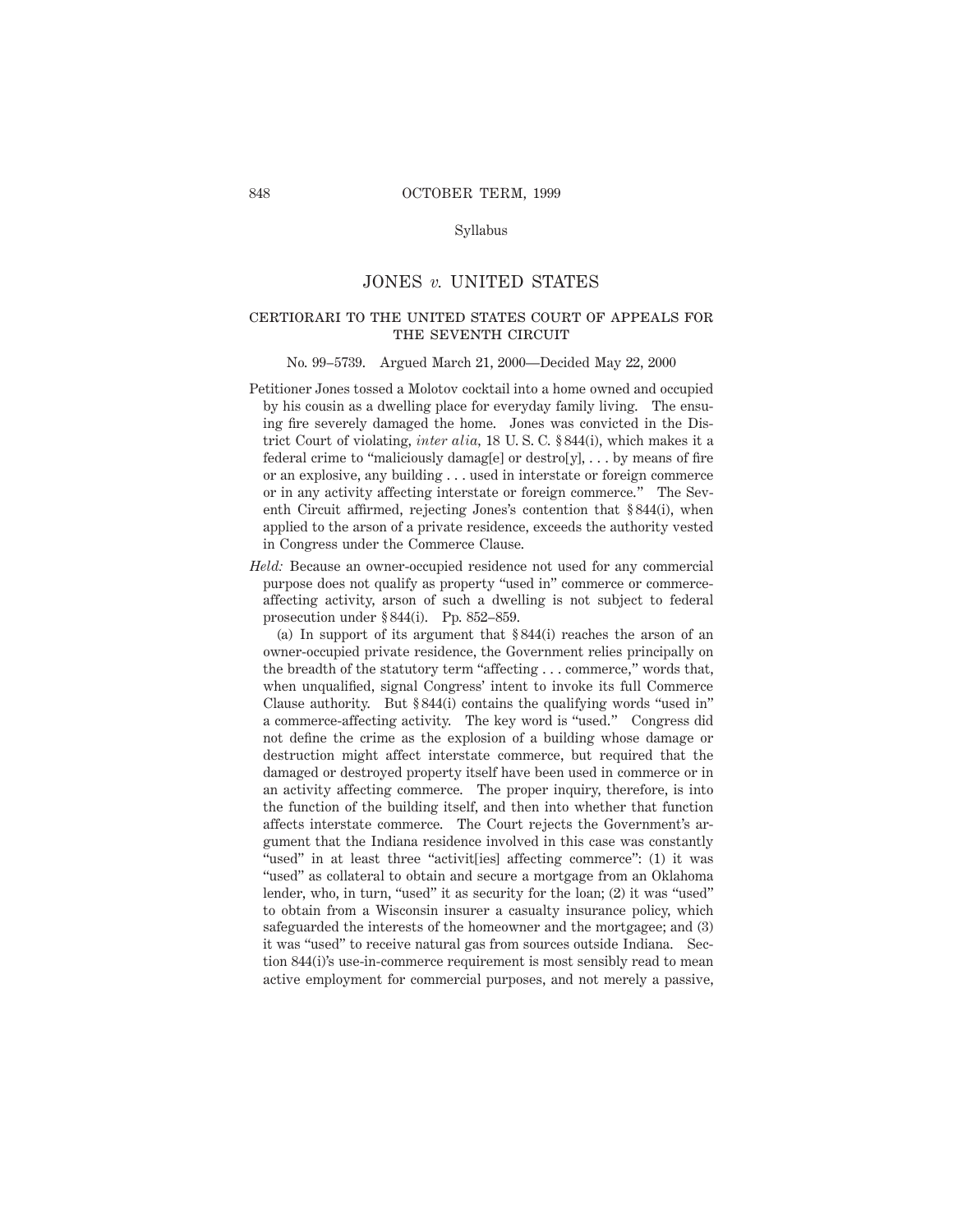## Syllabus

passing, or past connection to commerce. See, *e. g., Bailey* v. *United States,* 516 U. S. 137, 143, 145. It surely is not the common perception that a private, owner-occupied residence is "used" in the "activity" of receiving natural gas, a mortgage, or an insurance policy. Cf. *id.,* at 145. The Government does not allege that the residence here served as a home office or the locus of any commercial undertaking. The home's only "active employment," so far as the record reveals, was for the everyday living of Jones's cousin and his family. *Russell* v. *United States,* 471 U. S. 858, 862—in which the Court held that particular property was being used in an "activity affecting commerce" under § 844(i) because its owner was renting it to tenants at the time he attempted to destroy it by fire—does not warrant a less "use"-centered reading of § 844(i) in this case. The Court there observed that "[b]y its terms," § 844(i) applies only to "property that is 'used' in an 'activity' that affects commerce," and ruled that "the rental of real estate" fits that description, *ibid.* Here, the homeowner did not use his residence in any trade or business. Were the Court to adopt the Government's expansive interpretation, hardly a building in the land would fall outside § 844(i)'s domain, and the statute's limiting language, "used in," would have no office. Judges should hesitate to treat statutory terms in any setting as surplusage, particularly when the words describe an element of a crime. *E. g., Ratzlaf* v. *United States,* 510 U. S. 135, 140–141. Pp. 852–857.

(b) The foregoing reading is in harmony with the guiding principle that where a statute is susceptible of two constructions, by one of which grave and doubtful constitutional questions arise and by the other of which such questions are avoided, the Court's duty is to adopt the latter. See, *e. g., Edward J. DeBartolo Corp.* v. *Florida Gulf Coast Building & Constr. Trades Council,* 485 U. S. 568, 575. In holding that a statute making it a federal crime to possess a firearm within 1,000 feet of a school exceeded Congress' power to regulate commerce, this Court, in *United States* v. *Lopez,* 514 U. S. 549, stressed that the area was one of traditional state concern, see, *e. g., id.,* at 561, n. 3, and that the legislation aimed at activity in which neither the actors nor their conduct had a commercial character, *e. g., id.,* at 560–562. Given the concerns brought to the fore in *Lopez,* it is appropriate to avoid the constitutional question that would arise were the Court to read § 844(i) to render the traditionally local criminal conduct in which Jones engaged a matter for federal enforcement. *United States* v. *Bass,* 404 U. S. 336, 350. The Court's comprehension of § 844(i) is additionally reinforced by other interpretive guides. Ambiguity concerning the ambit of criminal statutes should be resolved in favor of lenity, *Rewis* v. *United States,* 401 U. S. 808, 812, and when choice must be made between two readings of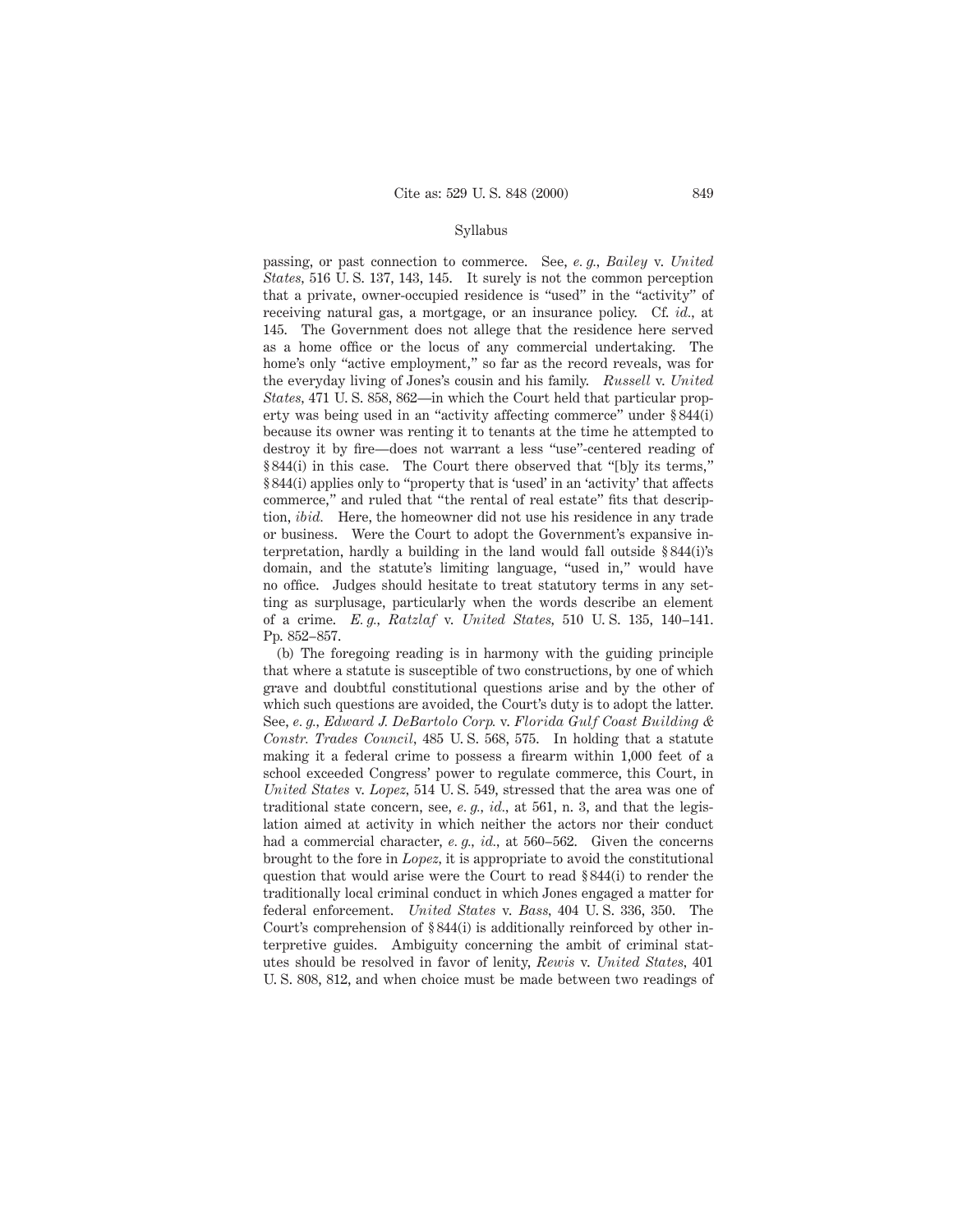what conduct Congress has made a crime, it is appropriate, before choosing the harsher alternative, to require that Congress should have spoken in language that is clear and definite, *United States* v. *Universal C. I. T. Credit Corp.,* 344 U. S. 218, 221–222. Moreover, unless Congress conveys its purpose clearly, it will not be deemed to have significantly changed the federal-state balance in the prosecution of crimes. *Bass,* 404 U. S., at 349. To read § 844(i) as encompassing the arson of an owner-occupied private home would effect such a change, for arson is a paradigmatic common-law state crime. Pp. 857–858.

178 F. 3d 479, reversed and remanded.

GINSBURG, J., delivered the opinion for a unanimous Court. STEVENS, J., filed a concurring opinion, in which Thomas, J., joined, *post,* p. 859. Thomas, J., filed a concurring opinion, in which Scalia, J., joined, *post,* p. 860.

*Donald M. Falk* argued the cause and filed briefs for petitioner.

*Deputy Solicitor General Dreeben* argued the cause for the United States. With him on the brief were *Solicitor General Waxman, Assistant Attorney General Robinson, Malcolm L. Stewart,* and *David S. Kris.\**

JUSTICE GINSBURG delivered the opinion of the Court.

It is a federal crime under 18 U. S. C. § 844(i) (1994 ed., Supp. IV) to damage or destroy, "by means of fire or an explosive, any . . . property used in interstate or foreign commerce or in any activity affecting interstate or foreign commerce." This case presents the question whether arson of an owner-occupied private residence falls within § 844(i)'s compass. Construing the statute's text, we hold that an owner-occupied residence not used for any commercial purpose does not qualify as property "used in" commerce or

<sup>\*</sup>Briefs of *amici curiae* urging reversal were filed for the Cato Institute by *Ronald D. Rotunda;* for the Center for the Original Intent of the Constitution by *Michael P. Farris;* for the National Association of Criminal Defense Lawyers et al. by *Jeffrey J. Pokorak* and *Barbara Bergman;* for the Pacific Legal Foundation by *Anne M. Hayes* and *M. Reed Hopper;* and for Dale Lynn Ryan by *John G. Roberts, Jr.,* and *Gregory G. Garre.*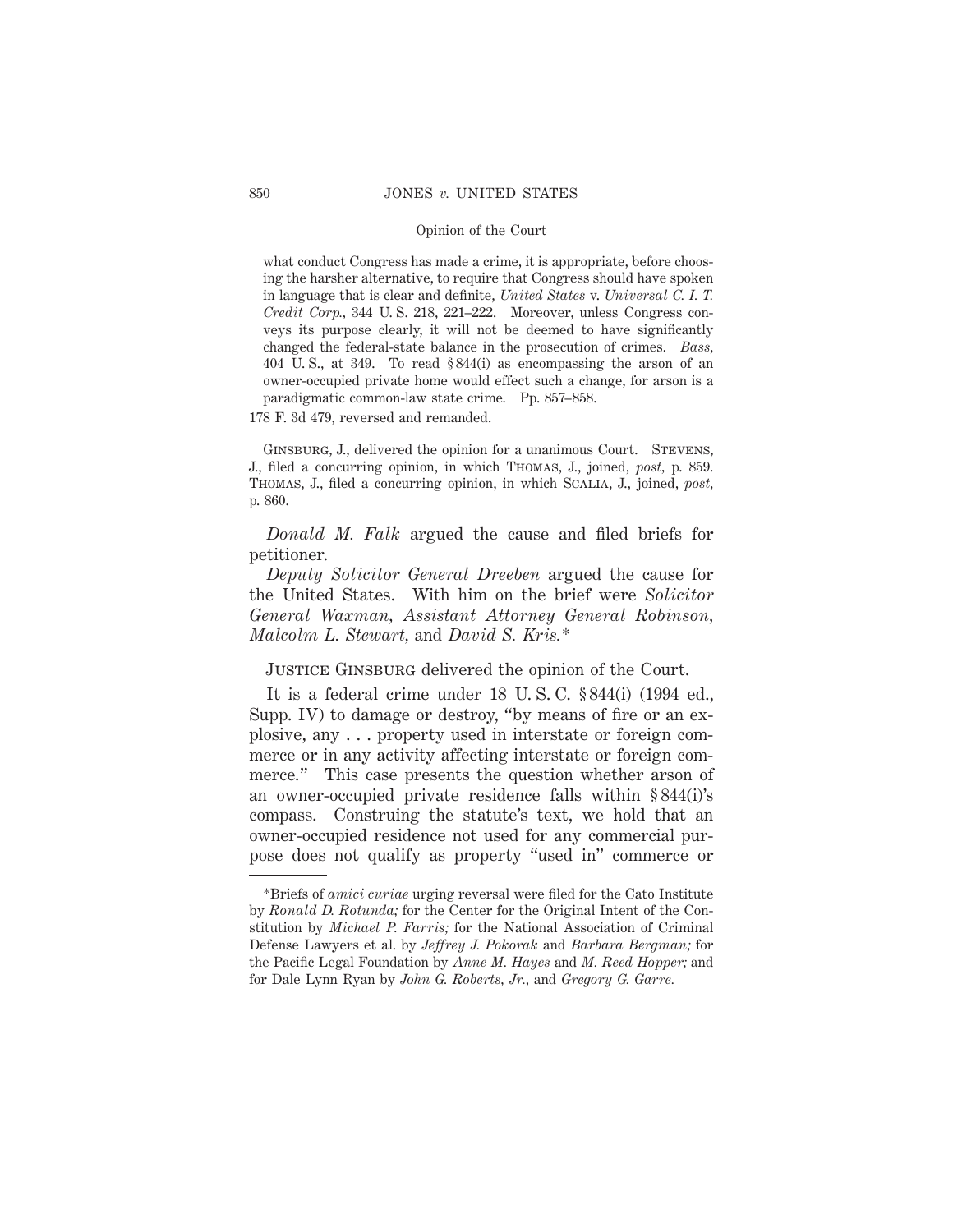commerce-affecting activity; arson of such a dwelling, therefore, is not subject to federal prosecution under § 844(i). Our construction of § 844(i) is reinforced by the Court's opinion in *United States* v. *Lopez,* 514 U. S. 549 (1995), and the interpretive rule that constitutionally doubtful constructions should be avoided where possible, see *Edward J. DeBartolo Corp.* v. *Florida Gulf Coast Building & Constr. Trades Council,* 485 U. S. 568, 575 (1988).

I

On February 23, 1998, petitioner Dewey Jones tossed a Molotov cocktail through a window into a home in Fort Wayne, Indiana, owned and occupied by his cousin. No one was injured in the ensuing fire, but the blaze severely damaged the home. A federal grand jury returned a three-count indictment charging Jones with arson, 18 U. S. C. § 844(i) (1994 ed., Supp. IV); using a destructive device during and in relation to a crime of violence (the arson), 18 U. S. C. § 924(c); and making an illegal destructive device, 26 U. S. C. § 5861(f). Jones was tried under that indictment in the Northern District of Indiana and convicted by a jury on all three counts.1 The District Court sentenced him, pursuant to the Sentencing Reform Act of 1984, to a total prison term of 35 years, to be followed by five years of supervised release. The court also ordered Jones to pay \$77,396.87 to the insurer of the damaged home as restitution for its loss. Jones appealed, and the Court of Appeals for the Seventh Circuit affirmed the judgment of the District Court. 178 F. 3d 479 (1999).

Jones unsuccessfully urged, both before the District Court and on appeal to the Seventh Circuit, that § 844(i), when applied to the arson of a private residence, exceeds the authority vested in Congress under the Commerce Clause of the

<sup>&</sup>lt;sup>1</sup>The question on which we granted review refers solely to Jones's § 844(i) conviction. See *infra,* at 852. We therefore do not address his § 924(c) and § 5861(f) convictions.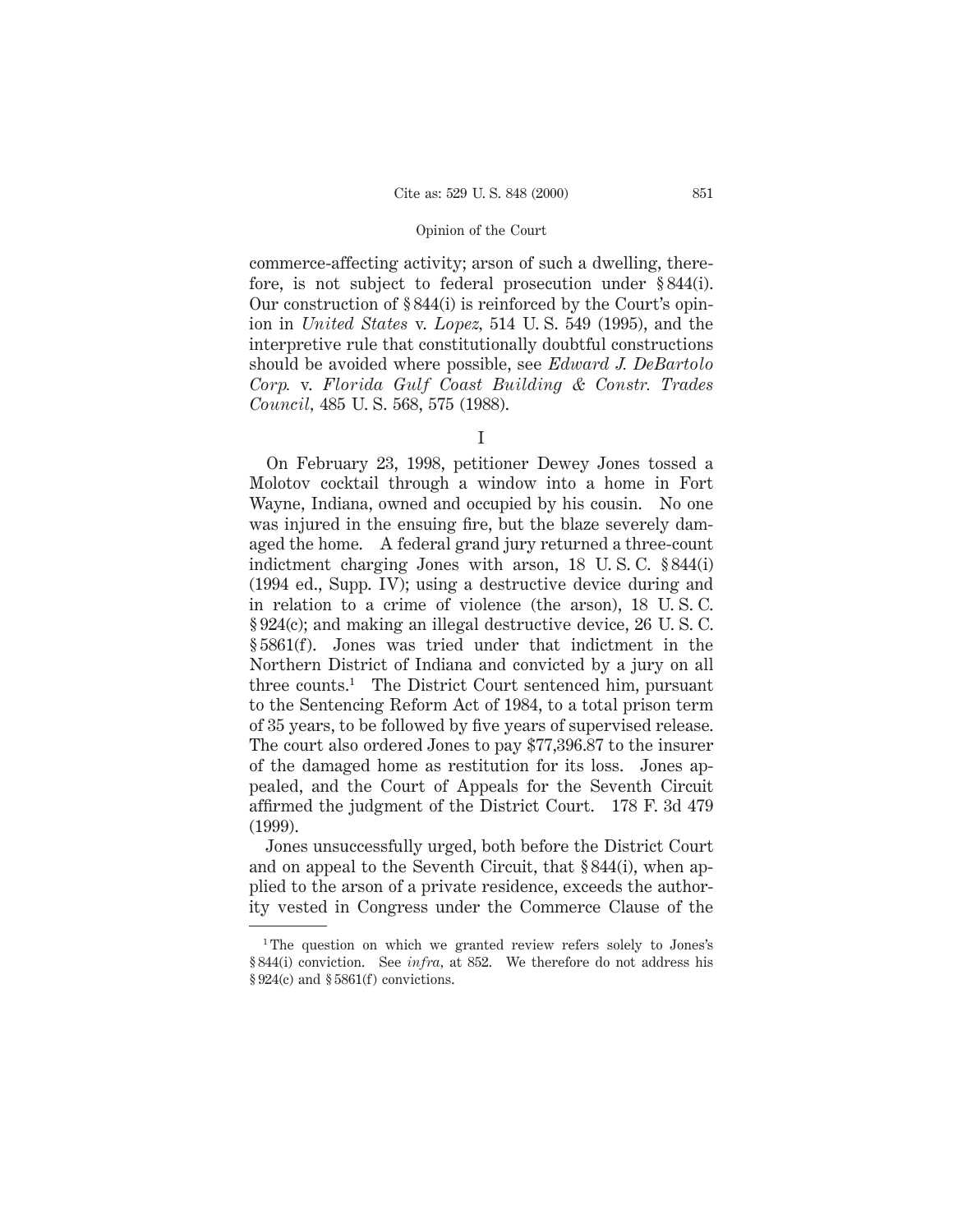Constitution, Art. I, § 8, cl. 3. Courts of Appeals have divided both on the question whether § 844(i) applies to buildings not used for commercial purposes, $2$  and on the constitutionality of such an application.3 We granted certiorari, 528 U. S. 1002 (1999), and framed as the question presented:

"Whether, in light of *United States* v. *Lopez,* 514 U. S. 549 (1995), and the interpretive rule that constitutionally doubtful constructions should be avoided, see *Edward J. DeBartolo Corp.* v. *Florida Gulf Coast Building & Constr. Trades Council,* 485 U. S. 568, 575 (1988), 18 U. S. C. § 844(i) applies to the arson of a private residence; and if so, whether its application to the private residence in the present case is constitutional."

Satisfied that § 844(i) does not reach an owner-occupied residence that is not used for any commercial purpose, we reverse the Court of Appeals' judgment.

# II

Congress enacted 18 U. S. C. § 844(i) as part of Title XI of the Organized Crime Control Act of 1970, Pub. L. 91–452, § 1102, 84 Stat. 952, "because of the need 'to curb the use, transportation, and possession of explosives.'" *Russell* v.

<sup>2</sup> Compare *United States* v. *Gaydos,* 108 F. 3d 505 (CA3 1997) (vacant, uninhabitable house formerly rented not covered by statute), *United States* v. *Denalli,* 73 F. 3d 328 (CA11) (owner-occupied residence not covered), modified on other grounds, 90 F. 3d 444 (1996) *(per curiam), United States* v. *Mennuti,* 639 F. 2d 107 (CA2 1981) (same), with *United States* v. *Ryan,* 41 F. 3d 361 (CA8 1994) (en banc) (vacant former commercial property covered), cert. denied, 514 U. S. 1082 (1995), *United States* v. *Ramey,* 24 F. 3d 602 (CA4 1994) (owner-occupied residence covered), cert. denied, 514 U. S. 1103 (1995), and *United States* v. *Stillwell,* 900 F. 2d 1104 (CA7) (same), cert. denied, 498 U. S. 838 (1990).

<sup>3</sup> Compare *United States* v. *Pappadopoulos,* 64 F. 3d 522 (CA9 1995) (application to owner-occupied residence unconstitutional), with 178 F. 3d 479 (CA7 1999) (decision below), and *Ramey,* 24 F. 3d, at 602 (application constitutional).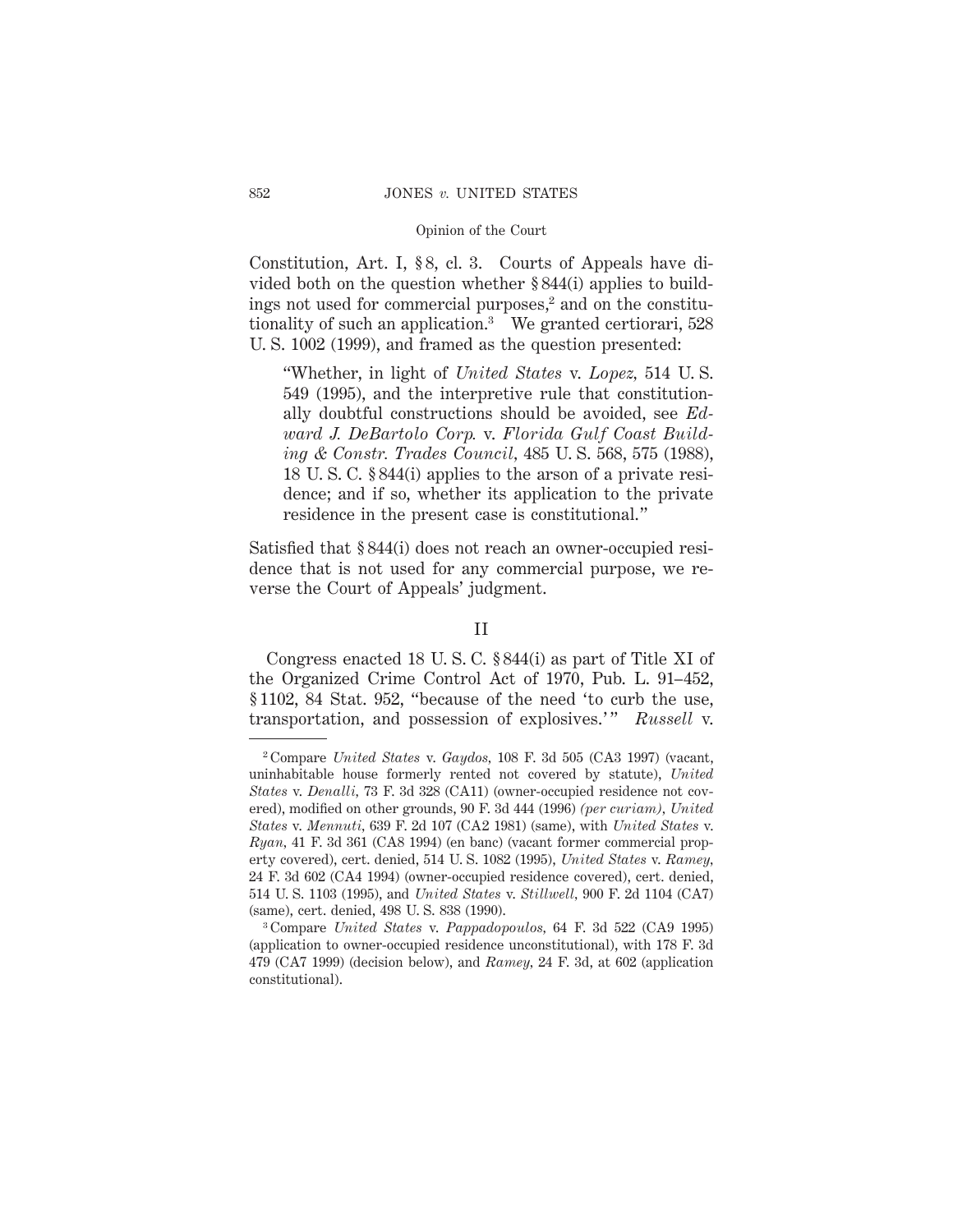*United States,* 471 U. S. 858, 860, n. 5 (1985) (citation omitted). The word "fire," which did not appear in § 844(i) as originally composed, was introduced by statutory amendment in  $1982<sup>4</sup>$  As now worded, § 844(i) (1994 ed., Supp. IV) reads in relevant part:

"Whoever maliciously damages or destroys, or attempts to damage or destroy, by means of fire or an explosive, any building, vehicle, or other real or personal property used in interstate or foreign commerce or in any activity affecting interstate or foreign commerce shall be imprisoned for not less than 5 years and not more than 20 years, fined under this title, or both . . . ."

We previously construed § 844(i) in *Russell* v. *United States,* 471 U. S. 858 (1985), and there held that § 844(i) applies to a building "used as rental property," *ibid.* The petitioner-defendant in *Russell* had unsuccessfully attempted to set fire to a two-unit apartment building he owned. He earned rental income from the property and "treated it as business property for tax purposes." *Id.,* at 859. Our decision stated as the dispositive fact: "Petitioner was renting his apartment building to tenants at the time he attempted to destroy it by fire." *Id.,* at 862. It followed from that fact, the *Russell* opinion concluded, that "[t]he property was . . . being used in an activity affecting commerce within the meaning of § 844(i)." *Ibid.*<sup>5</sup>

<sup>4</sup> See Pub. L. 97–298, § 2(c), 96 Stat. 1319 (amending § 844(i) to insert the words "fire or" before the words "an explosive"). The House Report accompanying the 1982 legislation explained that the original measure, which was confined to damage caused by "an explosive," had resulted in problems of practical application. H. R. Rep. No. 678, 97th Cong., 2d Sess., 2 (1982). In particular, the Report noted a Circuit conflict on the question whether the measure covered use of gasoline or other flammable liquids to ignite a fire. *Id.,* at 2, and nn. 5–6.

<sup>5</sup> We noted in *Russell* that the original version of the bill that became § 844(i) applied to destruction, by means of explosives, of property used " 'for business purposes.'" 471 U.S., at 860, n. 5. After some House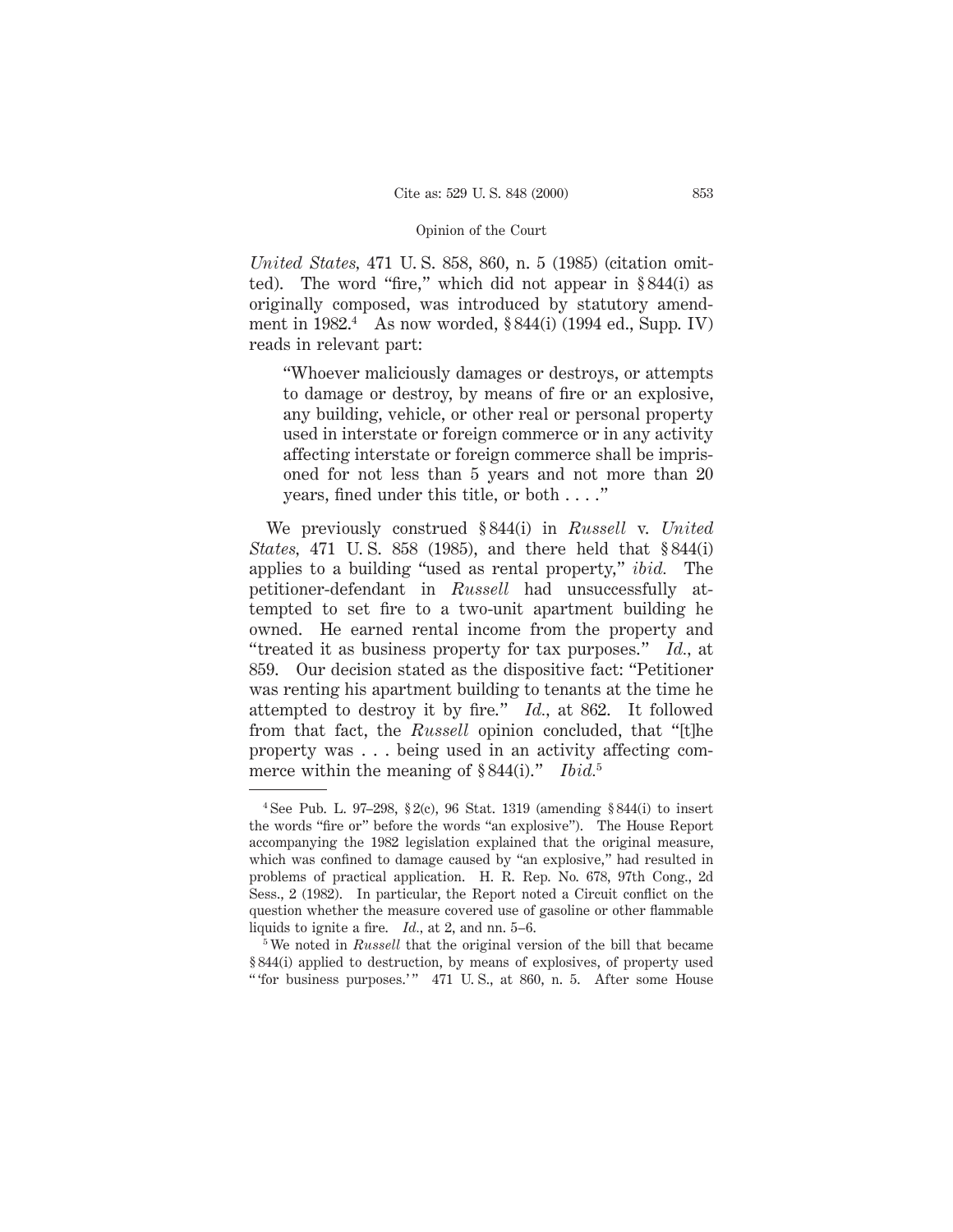We now confront a question that was not before the Court in *Russell:* Does § 844(i) cover property occupied and used by its owner not for any commercial venture, but as a private residence. Is such a dwelling place, in the words of § 844(i), "used in . . . any activity affecting . . . commerce"?

In support of its argument that § 844(i) reaches the arson of an owner-occupied private residence, the Government relies principally on the breadth of the statutory term "affecting... commerce," see Brief for United States 10, 16–17, words that, when unqualified, signal Congress' intent to invoke its full authority under the Commerce Clause. But § 844(i) contains the qualifying words "used in" a commerce-affecting activity. The key word is "used." "Congress did not define the crime described in § 844(i) as the explosion of a building whose damage or destruction might affect interstate commerce . . . ." *United States* v. *Mennuti,* 639 F. 2d 107, 110 (CA2 1981) (Friendly, J.).<sup>6</sup> Congress "require[d] that the damaged or destroyed property must itself have been used in commerce or in an activity affecting commerce." *Ibid.* The proper inquiry, we agree, "is into the function of the building itself, and then a determination of whether that function affects interstate commerce."

members indicated that they thought the provision should apply to the bombings of schools, police stations, and places of worship, the words "for business purposes" were omitted. *Id.,* at 860–861. The House Report accompanying the final bill, we further noted in *Russell,* described § 844(i) as " 'a very broad provision covering substantially all business property.'" *Id.*, at 861, and n. 8 (citing H. R. Rep. No. 91-1549, pp. 69-70) (1970)).

<sup>6</sup> The defendants in *Mennuti* destroyed two buildings. One was the residence of the owner and her family, the other was a rental property. See 639 F. 2d, at 108–109, n. 1. The Second Circuit affirmed the District Court's dismissal of the entire indictment. Our decision in *Russell* v. *United States,* 471 U. S. 858 (1985), supersedes *Mennuti* with respect to the building held for rental. Regarding the family residence, we find *Mennuti*'s reasoning persuasive.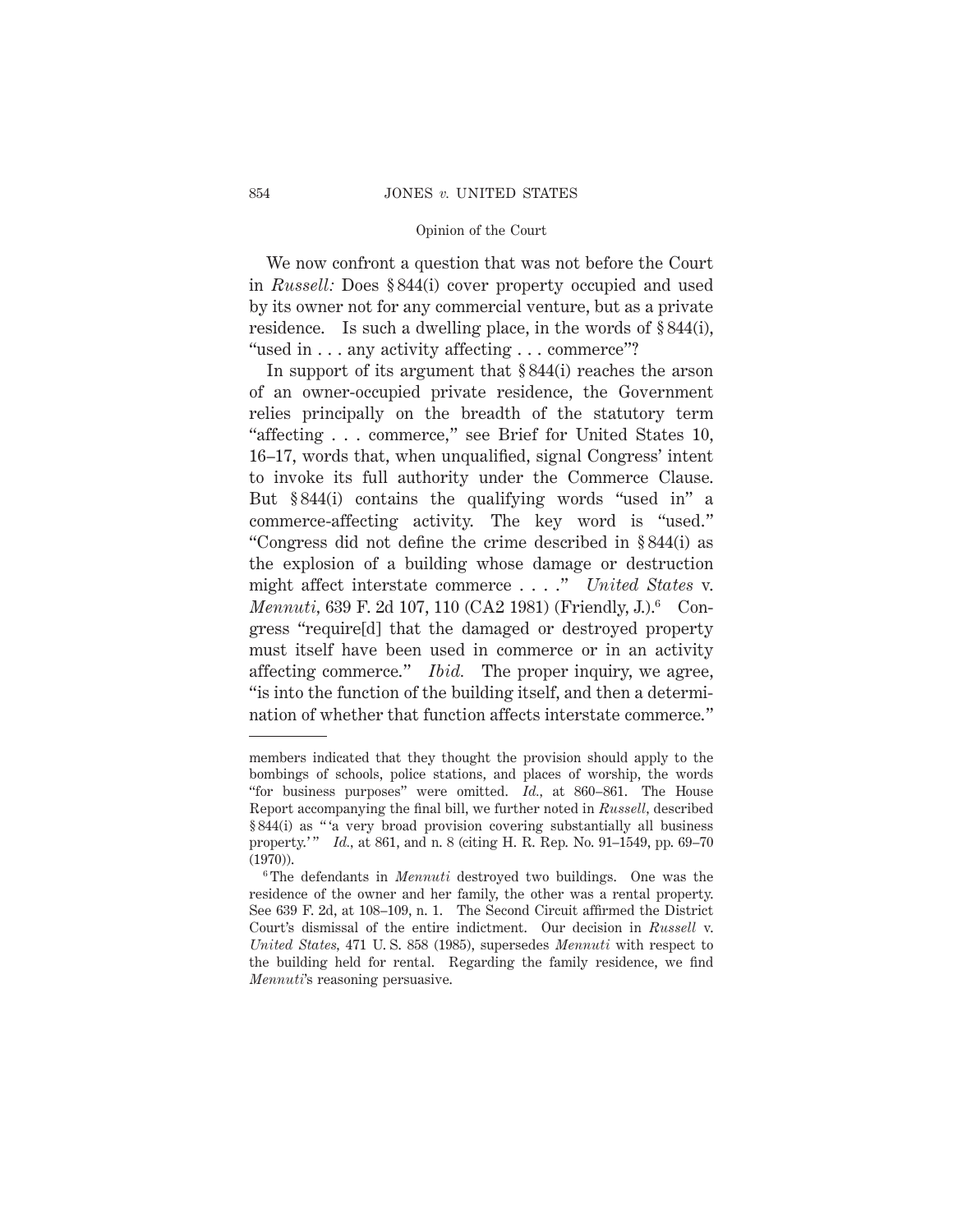*United States* v. *Ryan,* 9 F. 3d 660, 675 (CA8 1993) (Arnold, C. J., concurring in part and dissenting in part).7

The Government urges that the Fort Wayne, Indiana, residence into which Jones tossed a Molotov cocktail was constantly "used" in at least three "activit[ies] affecting commerce." First, the homeowner "used" the dwelling as collateral to obtain and secure a mortgage from an Oklahoma lender; the lender, in turn, "used" the property as security for the home loan. Second, the homeowner "used" the residence to obtain a casualty insurance policy from a Wisconsin insurer. That policy, the Government points out, safeguarded the interests of the homeowner and the mortgagee. Third, the homeowner "used" the dwelling to receive natural gas from sources outside Indiana. See Brief for United States 19–23.

The Government correctly observes that § 844(i) excludes no particular type of building (it covers "any building"); the provision does, however, require that the building be "used" in an activity affecting commerce. That qualification is most sensibly read to mean active employment for commercial purposes, and not merely a passive, passing, or past connection to commerce. Although "variously defined," the word "use," in legislation as in conversation, ordinarily signifies "active employment." *Bailey* v. *United States,* 516 U. S. 137, 143, 145 (1995); see also *Asgrow Seed Co.* v. *Winterboer,* 513 U. S. 179, 187 (1995) ("When terms used in a statute are undefined, we give them their ordinary meaning.").

<sup>&</sup>lt;sup>7</sup> In *Ruan*, Chief Judge Arnold dissented from a panel decision holding that the arson of a permanently closed fitness center fell within § 844(i)'s prohibition. The panel majority considered adequate either of two interstate commerce connections: the building was owned and leased by out-ofstate parties, and received natural gas from across state borders. The panel added, however, that it would not extend the decision "to property which is purely private in nature, such as a privately owned home, used solely for residential purposes." 9 F. 3d, at 666–667. Sitting en banc, the Eighth Circuit affirmed the panel's judgment. See *United States* v. *Ryan,* 41 F. 3d 361 (1994), cert. denied, 514 U. S. 1082 (1995).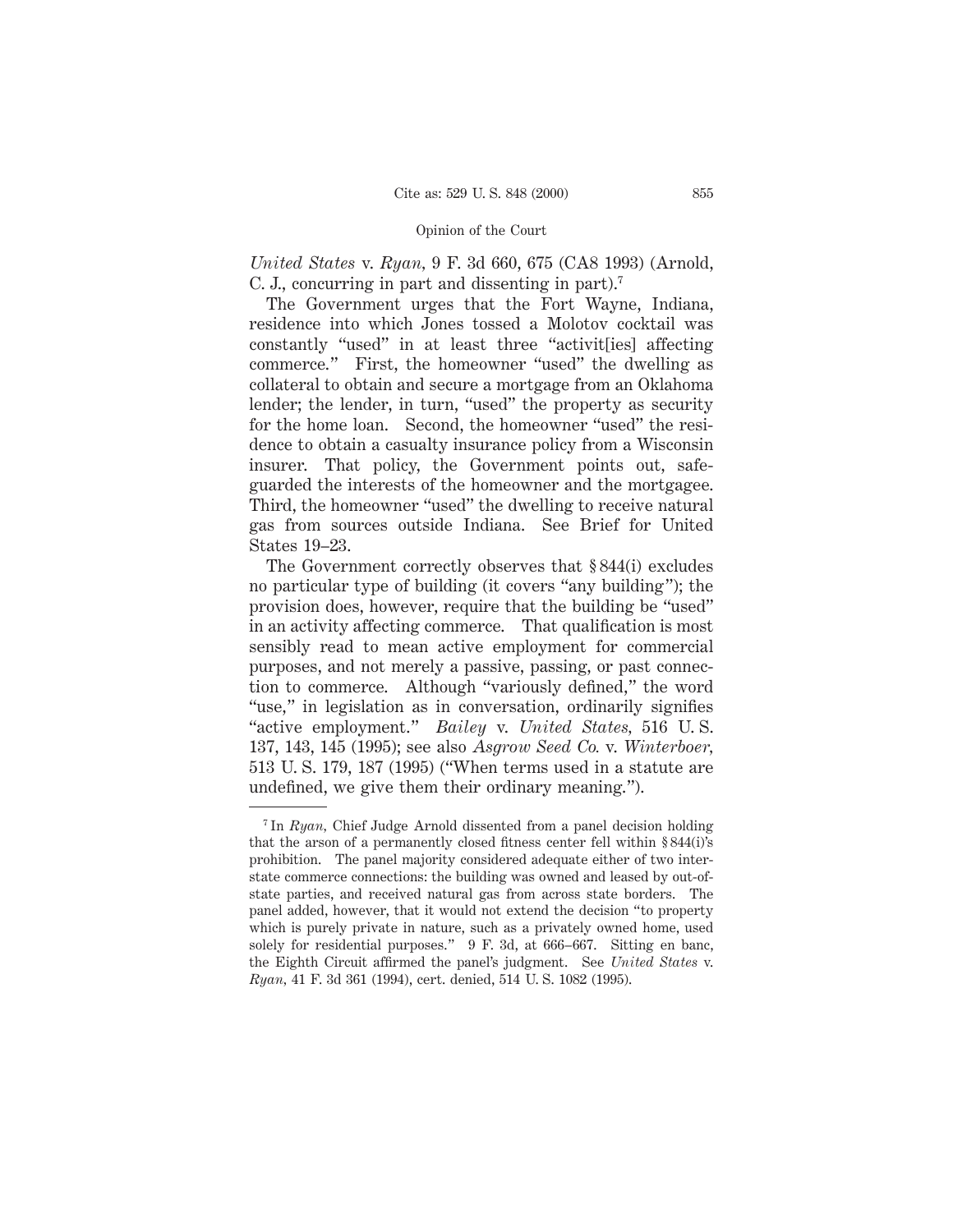It surely is not the common perception that a private, owner-occupied residence is "used" in the "activity" of receiving natural gas, a mortgage, or an insurance policy. Cf. *Bailey,* 516 U. S., at 145 (interpreting the word "use," as it appears in 18 U.S.C.  $$924(c)(1)$ , to mean active employment of a firearm and rejecting the Government's argument that a gun is "used" whenever its presence "protect[s] drugs" or "embolden[s]" a drug dealer). The Government does not allege that the Indiana residence involved in this case served as a home office or the locus of any commercial undertaking. The home's only "active employment," so far as the record reveals, was for the everyday living of Jones's cousin and his family.

Our decision in *Russell* does not warrant a less "use"-centered reading of § 844(i). In that case, which involved the arson of property rented out by its owner, see *supra,* at 853, the Court referred to the recognized distinction between legislation limited to activities "in commerce" and legislation invoking Congress' full power over activity substantially "affecting . . . commerce." 471 U. S., at 859– 860, and n. 4. The *Russell* opinion went on to observe, however, that "[b]y its terms," § 844(i) applies only to "property that is 'used' in an 'activity' that affects commerce." *Id.,* at 862. "The rental of real estate," the Court then stated, "is unquestionably such an activity." *Ibid.*<sup>8</sup> Here, as earlier emphasized, the owner used the property as his home, the center of his family life. He did not use the residence in any trade or business.

<sup>8</sup> Notably, the Court in *Russell* did not rest its holding on the expansive interpretation advanced by the Government both in *Russell* and in this case. Compare Brief for United States in *Russell* v. *United States,* O. T. 1984, No. 435, p. 15 ("Petitioner used his building on South Union Street in an activity affecting interstate commerce by heating it with gas that moved interstate."), with *Russell,* 471 U. S., at 862 (focusing instead on fact that "[t]he rental of real estate is unquestionably . . . an activity" affecting commerce).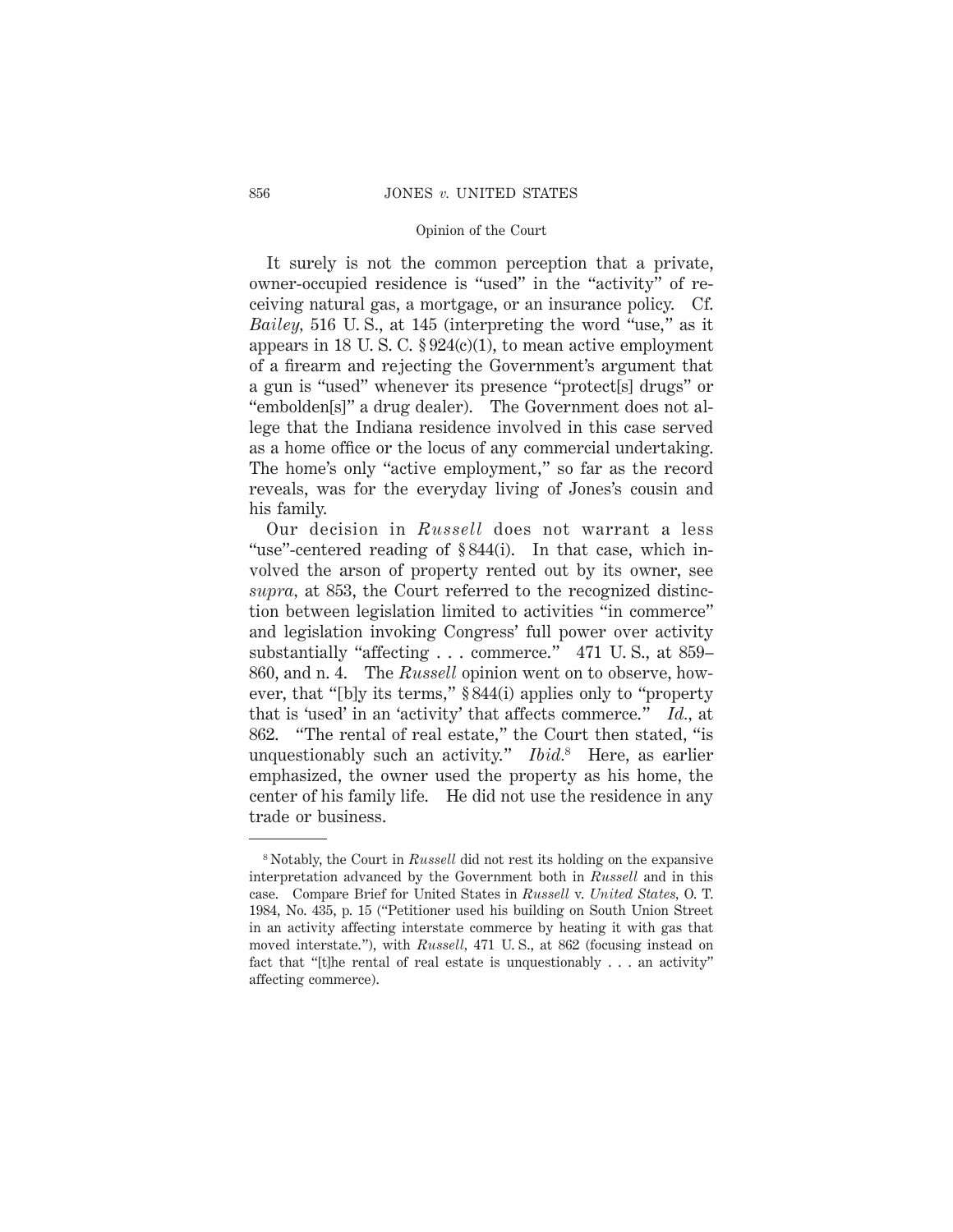Were we to adopt the Government's expansive interpretation of § 844(i), hardly a building in the land would fall outside the federal statute's domain. Practically every building in our cities, towns, and rural areas is constructed with supplies that have moved in interstate commerce, served by utilities that have an interstate connection, financed or insured by enterprises that do business across state lines, or bears some other trace of interstate commerce. See, *e. g., FERC* v. *Mississippi,* 456 U. S. 742, 757 (1982) (observing that electric energy is consumed "in virtually every home" and that "[n]o State relies solely on its own resources" to meet its inhabitants' demand for the product). If such connections sufficed to trigger § 844(i), the statute's limiting language, "used in" any commerce-affecting activity, would have no office. See *United States* v. *Monholland,* 607 F. 2d 1311, 1316 (CA10 1979) (finding in § 844(i) no indication that Congress intended to include "everybody and everything"). "Judges should hesitate . . . to treat statutory terms in any setting [as surplusage], and resistance should be heightened when the words describe an element of a criminal offense." *Ratzlaf* v. *United States,* 510 U. S. 135, 140–141 (1994); accord, *Bailey,* 516 U. S., at 145.

# III

Our reading of § 844(i) is in harmony with the guiding principle that "where a statute is susceptible of two constructions, by one of which grave and doubtful constitutional questions arise and by the other of which such questions are avoided, our duty is to adopt the latter." *United States ex rel. Attorney General* v. *Delaware & Hudson Co.,* 213 U. S. 366, 408 (1909), quoted in *Jones* v. *United States,* 526 U. S. 227, 239 (1999); see also *DeBartolo,* 485 U. S., at 575; *Ashwander* v. *TVA,* 297 U. S. 288, 348 (1936) (Brandeis, J., concurring). In *Lopez,* this Court invalidated the Gun-Free School Zones Act, former 18 U. S. C. § 922(q) (1988 ed., Supp. V), which made it a federal crime to possess a firearm within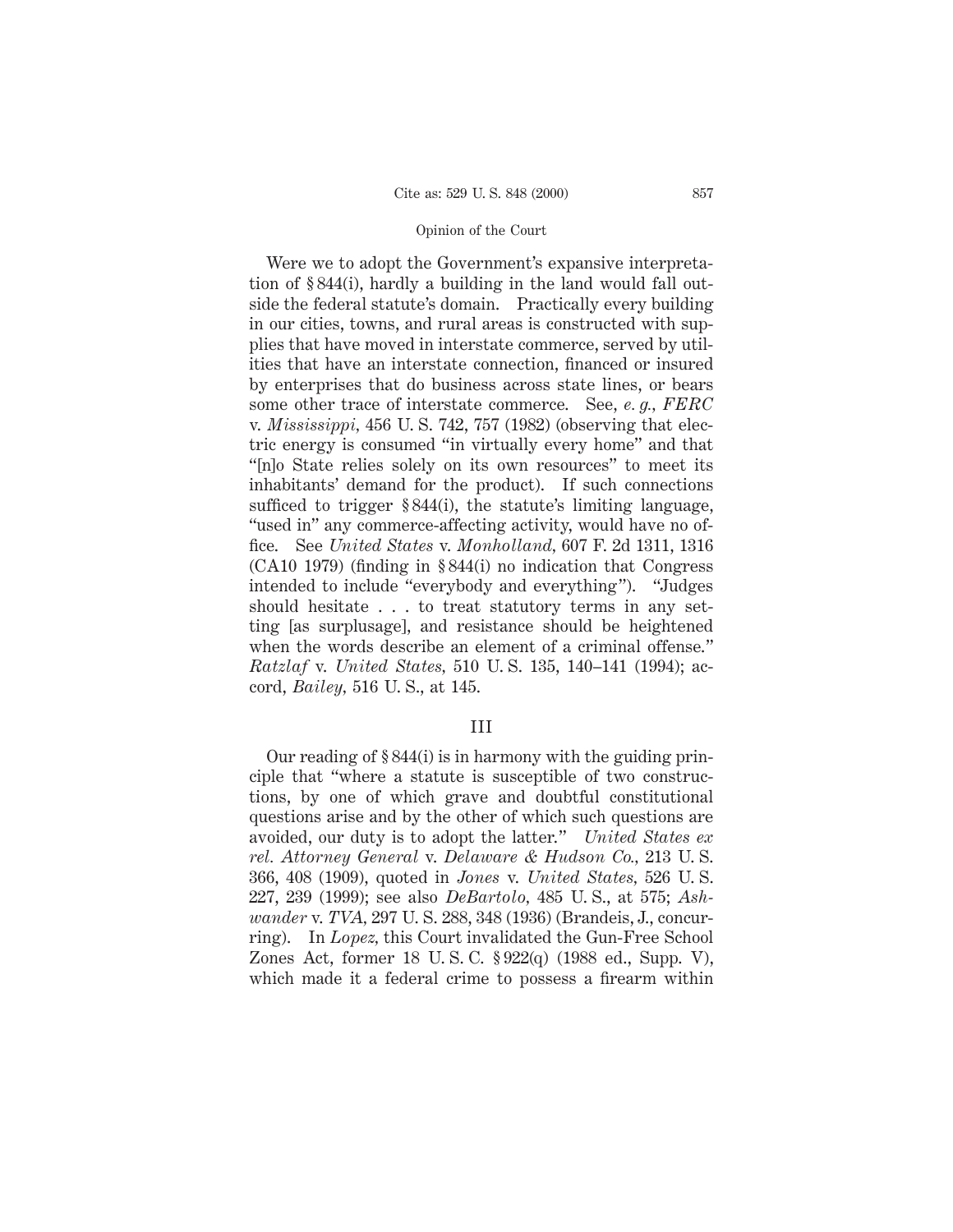1,000 feet of a school. The defendant in that case, a 12thgrade student, had been convicted for knowingly possessing a concealed handgun and bullets at his San Antonio, Texas, high school, in violation of the federal Act. Holding that the Act exceeded Congress' power to regulate commerce, the Court stressed that the area was one of traditional state concern, see 514 U. S., at 561, n. 3, 567; *id.,* at 577 (Kennedy, J., concurring), and that the legislation aimed at activity in which "neither the actors nor their conduct has a commercial character," *id.,* at 580 (Kennedy, J., concurring); *id.,* at 560– 562 (opinion of the Court).

Given the concerns brought to the fore in *Lopez,* it is appropriate to avoid the constitutional question that would arise were we to read § 844(i) to render the "traditionally local criminal conduct" in which petitioner Jones engaged "a matter for federal enforcement." *United States* v. *Bass,* 404 U. S. 336, 350 (1971). Our comprehension of § 844(i) is additionally reinforced by other interpretive guides. We have instructed that "ambiguity concerning the ambit of criminal statutes should be resolved in favor of lenity," *Rewis* v. *United States,* 401 U. S. 808, 812 (1971), and that "when choice has to be made between two readings of what conduct Congress has made a crime, it is appropriate, before we choose the harsher alternative, to require that Congress should have spoken in language that is clear and definite," *United States* v. *Universal C. I. T. Credit Corp.,* 344 U. S. 218, 221–222 (1952). We have cautioned, as well, that "unless Congress conveys its purpose clearly, it will not be deemed to have significantly changed the federal-state balance" in the prosecution of crimes. *Bass,* 404 U. S., at 349. To read § 844(i) as encompassing the arson of an owneroccupied private home would effect such a change, for arson is a paradigmatic common-law state crime. See generally Poulos, The Metamorphosis of the Law of Arson, 51 Mo. L. Rev. 295 (1986).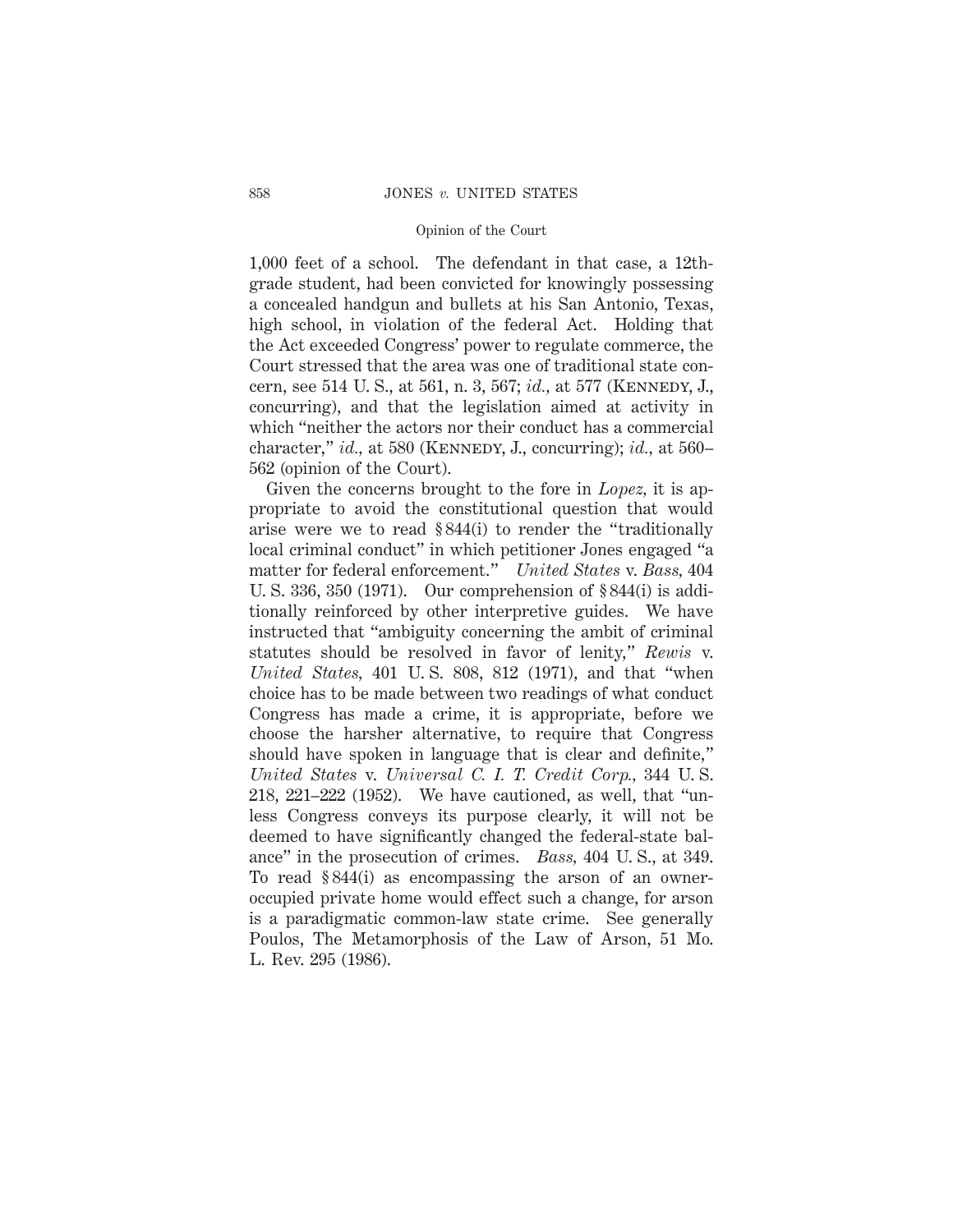# STEVENS, J., concurring

## IV

We conclude that  $\S 844(i)$  is not soundly read to make virtually every arson in the country a federal offense. We hold that the provision covers only property currently used in commerce or in an activity affecting commerce. The home owned and occupied by petitioner Jones's cousin was not so used—it was a dwelling place used for everyday family living. As we read § 844(i), Congress left cases of this genre to the law enforcement authorities of the States.

Our holding that § 844(i) does not cover the arson of an owner-occupied dwelling means that Jones's § 844(i) conviction must be vacated. Accordingly, the judgment of the Court of Appeals is reversed, and the case is remanded for further proceedings consistent with this opinion.

*It is so ordered.*

Justice Stevens, with whom Justice Thomas joins, concurring.

Part II of the Court's opinion convincingly explains why its construction of 18 U. S. C. § 844(i) better fits the text and context of the provision than the Government's expansive reading. It also seems appropriate, however, to emphasize the kinship between our well-established presumption against federal pre-emption of state law, see *Ray* v. *Atlantic Richfield Co.,* 435 U. S. 151, 157 (1978), and our reluctance to "believe Congress intended to authorize federal intervention in local law enforcement in a marginal case such as this." *United States* v. *Altobella,* 442 F. 2d 310, 316 (CA7 1971). The fact that petitioner received a sentence of 35 years in prison when the maximum penalty for the comparable state offense was only 10 years, Ind. Code §§ 35–43–1–1, 35–50– 2–5 (1993), illustrates how a criminal law like this may effectively displace a policy choice made by the State. Even when Congress has undoubted power to pre-empt local law,